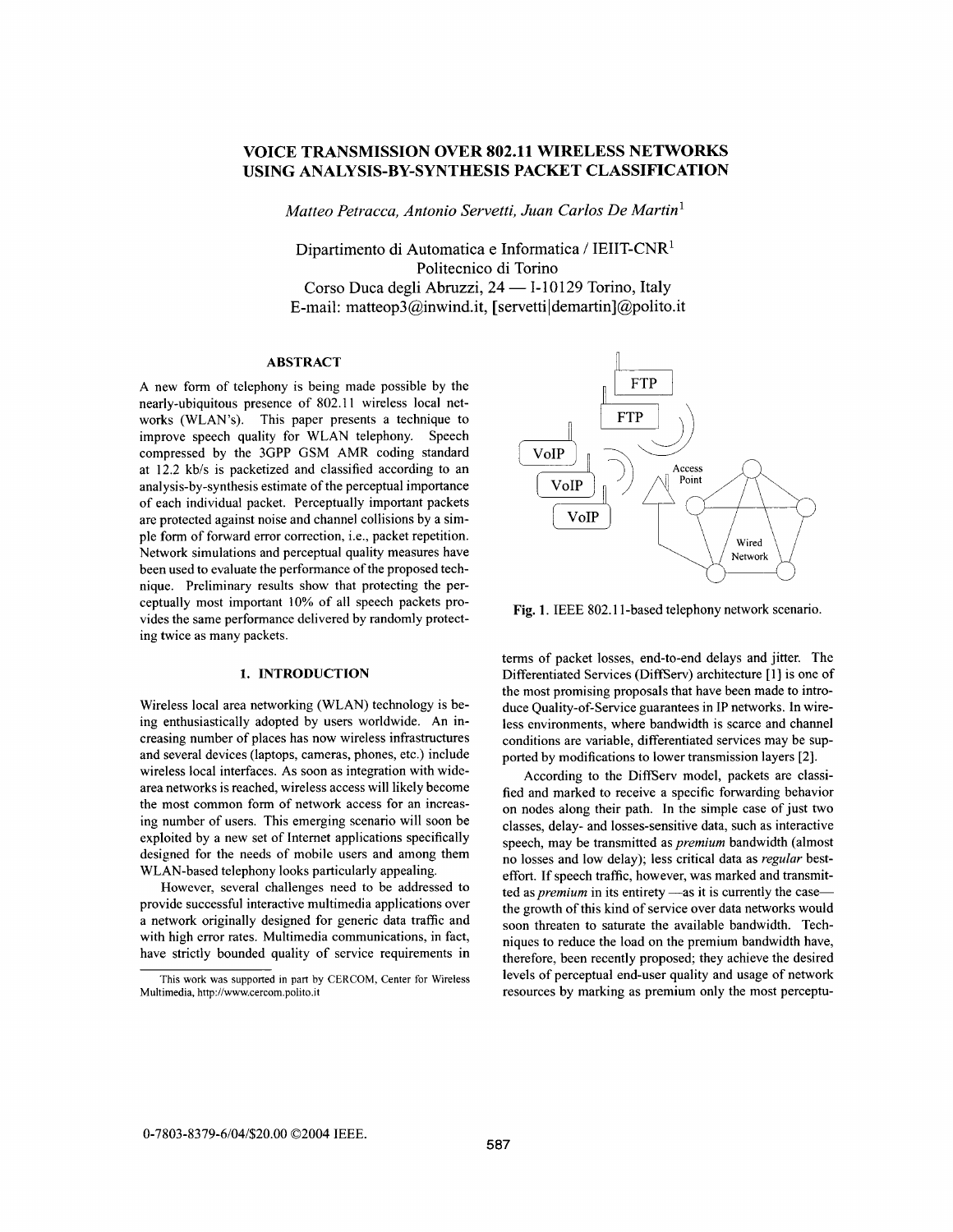

**Fig. 2.** Block diagram of a 2-class DiffServ network architecture.

ally relevant packets of each multimedia flow [3][4].

We propose an analysis-by-synthesis (AbS) approach to the marking of packets containing compressed speech. Speech packets are marked depending on the estimated distortion that their loss would introduce at the decoder and the desired level of perceptual quality. High-distortion packets, i.e., perceptually important data, are sent as *premium,* while the remaining part of the stream is sent as *regular* traffic. Performance in wired and wireless environments has been evaluated through network simulations. **A** statistical model of the decoder state is also introduced.

The paper is organized as follows. In Section **2,** we introduce DiffServ IP networks. In Section 3 the proposed technique is described. Simulations and performance results are presented in Section 4. Conclusions follow in Section **5.** 

#### **2. DIFFSERV IP NETWORKS**

A DiffServ network is an IP network in which packets receive a different forwarding behavior on nodes along their path depending on the service class they belong to. This architecture **[SI** defines different classes each one suitable for specific purposes. One of the simplest cases uses two QoS levels: a *premium* service and a *regular* best-effort service. The first class is meant to transmit delay- and lossessensitive traffic, such as interactive speech and video, while the second class is for less demanding types of traffic (neither a maximum amount of delay nor the delivery are guaranteed).

Figure **2** shows a DiffServ network architecture. The marking algorithm performs packet classification, packets experience different network behavior depending on their marking, then at the receiver the stream is reconstructed, and -in the case of speech- packet losses are concealed, and speech data decoded.

Algorithms used to manage DiffServ packet forwarding heavily influence the characteristics of QoS classes because packets are treated differently depending on the implementation and the network type. In wired networks, router queue management is the key for assuring differen-

tiated services: packets are placed in different queues depending on the class they belong to. lmplementations must attempt to minimize congestion within each class using active queue management algorithms. When packets have to be dropped the DiffServ router selects more frequently the packets belonging to lower QoS classes. In wireless network environments, 1P differentiated services require the link layer to compensate for the error-prone time-varying nature of the wireless channel and for the contention-based channel access control mechanism [2] [6]. Prioritization can be achieved assuring faster access to the channel (reduced DIFS) for the *premium* service and lower packet loss rate can be guaranteed allowing an higher number of retransmissions in case of successive erroneous packets.

# **3. ANALYSIS-BY-SYNTHESIS PACKET CLASSIFICATION**

Packet classification for speech transmission over DiffServ networks is usually accomplished by marking as premium the entire flow. When no more bandwidth is available, service is denied or degrades without control. Instead of assigning all packets of a given speech flow either to the *premium* class or to the best-effort class, packet classification and marking can be performed on a packet-by-packet basis.

Specifically, *each speech packet can be analyzed and assigned to one class or the other depending on its perceptual importance. To do* so, *the packet marker needs to analyze the payload and estimate the perceptual impact of the packet at the decoder.* From a complexity point of view, analysis-by-synthesis packet classification is best done at the speech encoder. In that case, in fact, packet classification can be easily generated as a by-product of the encoding operation at little or no extra cost in terms of computation.

## **3.1. Distortion-Based Analysis**

The perceptual importance of a packet can be expressed in terms of the distortion that would be introduced by its loss.

The optimal measure of distortion would be to compare speech decoded using the correct parameters and speech decoded using the parameters estimated by the frame erasure concealment technique. The packet marker needs to:

- 1. decode the speech parameters, **P;**
- 2. replicate the behavior of the decoder in presence **of**  a frame erasure and generate estimates of the erased parameters, **P';**
- 3. compute distortion measures, **D,** between original parameters and corresponding estimates.

The marking decision depends on this set of parametric distortions. [Figure 3](#page-2-0) shows the block diagram of the proposed analysis-by-synthesis packet classification.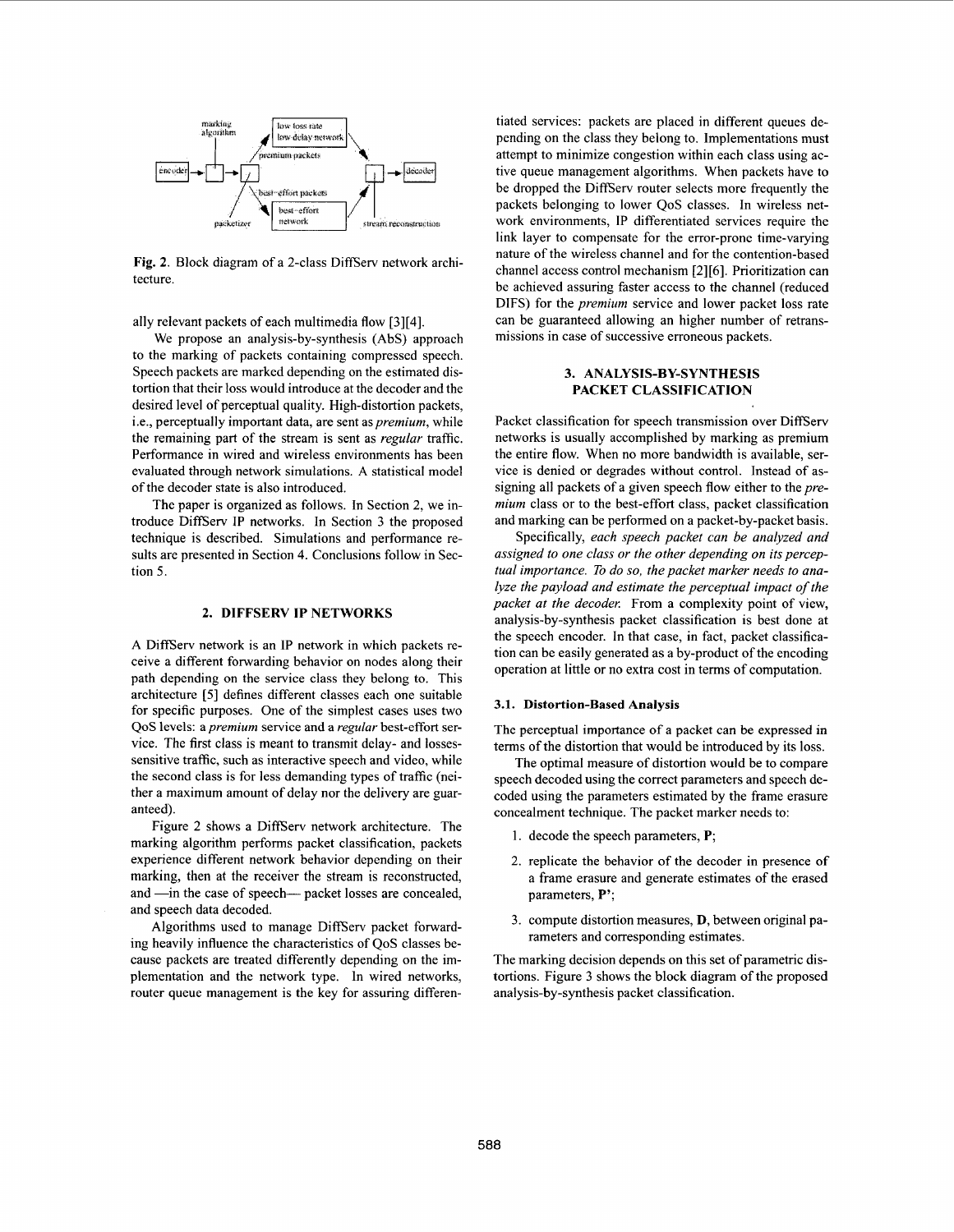<span id="page-2-0"></span>

**Fig. 3.** Block diagram of analysis-by-synthesis packet classification.

#### **3.2. Decoder State**

Regarding step 2, the generation of the estimates, assumptions about the current state of the decoder need to be made. Implementation by De Martin [3] was limited to considering the previous frame as correctly received. Here a more complex model is presented that takes into account the probability that the most recent frame in the past has been lost. In this case the computation of the distortion generates two possible values, one for each possible state of the model:  $D_{\text{lost}}$  (previous frame lost) and  $D_{\text{recv}}$  (previous frame received). The decision will then be made on the estimated distortion:

$$
\overline{\mathbf{D}} = p \cdot \mathbf{D}_{lost} + (1 - p) \cdot \mathbf{D}_{recv}, \tag{1}
$$

where *p* is the frame loss probability.

# **4. PERFORMANCE ANALYSIS WITH GSM ADAPTIVE MULTI-RATE SPEECH**

We tested the analysis-by-synthesis packet classification algorithm using speech compressed with the ETSI/3GPP GSM AMR coder at **12.2** kb/s. Simulations of voice communications over wired and wireless differentiated service networks have been performed by means of the **NS-2** Network Simulator [7]. Received speech perceived quality has then been evaluated with the ITU-T PESQ (Perceptual Evaluation of Speech Quality) algorithm **[8]** over a 5-point MOS (Mean Opinion Score) scale.

### **4.1. Analysis-by-Synthesis Distortion Evaluation of GSM-AMR Speech Frames**

The **GSM** Adaptive Multi-Rate standard [9] is a state-ofthe-art ACELP coder with **8** modes operating at bitrates from **12.2** to 4.75 kb/s.

The Linear Prediction (LP) coefficients of the input signal are first analyzed and then quantized to be used in an LP synthesis filter driven by the output of the excitation codebooks. Encoding is performed in two steps. Long-term prediction coefficients are calculated in the first step; in the second step, a perceptually weighted error between the input signal and the output of the LP synthesis filter is minimized. This minimization is achieved by searching for an appropriate codevector for the excitation codebooks. Quantized LP coefficients, as well as gains and indexes to the codevectors of the excitation codebooks and the long-term prediction coefficients, form the bit-stream.

**GSM** AMR standard error concealment procedure **[IO]**  is meant to mitigate the effect of lost speech frames and it is based on a state machine with seven states. In order to improve the subjective quality, erroneous/lost frames are substituted with either a repetition or an extrapolation of the previous good speech frame(s). This substitution is done so that it will gradually decrease the output level, resulting in silence at the output after more than six consecutive lost frames.

Analysis-by-synthesis distortion is computed for each set of parameter between the original and the extrapolated version:

- *spectral distortion* in dB for the LP coefficients,

*-percentage difference* for the long-term prediction co efficients,

- *difference* in dB for the codebook gains.

The set of distortion values is then passed to the marking algorithm: if the distortion for any of the three sets is above a given threshold (depending on the desired percentage of *premium* frames), the packet is classified as *premium.* 

### **4.2. Network Simulations**

Speech transmission with analysis-by-synthesis packet classification has been simulated for wired and wireless networks. In the proposed scenario, three voice streams contend for the available bandwidth with two interfering FTP connections. Every GSM AMR 20-ms speech frame is sent in a different packet and it is assigned to one of the two DiffServ classes *(premium* or *regular).* 

In the *wired network* scenario, routers employ the RED In Out (RIO) queue management algorithm. All flows must pass through the same bottleneck and, in case of congestion, routers drop *regular* best-effort packets to preserve the guarantees of the *premium* class.

In the *wireless network* scenario, packets are sent on a noisy channel whose error characteristics are simulated using a Gilbert-Elliot two-state error model. Corrupted packets are discarded and retransmitted for a limited number of times. To satisfy the low **loss** rate guarantee on the *premium* class, a simple forward error-correction (FEC) technique has been applied, i.e., packet repetition. More complex techniques, such as using a different retransmission limit for each class, will be evaluated in future works.

# **4.3. Perceived Quality Results**

The results of the analysis-by-synthesis packet classification algorithm have been compared to the results of a reference random classification algorithm, which has been pro-